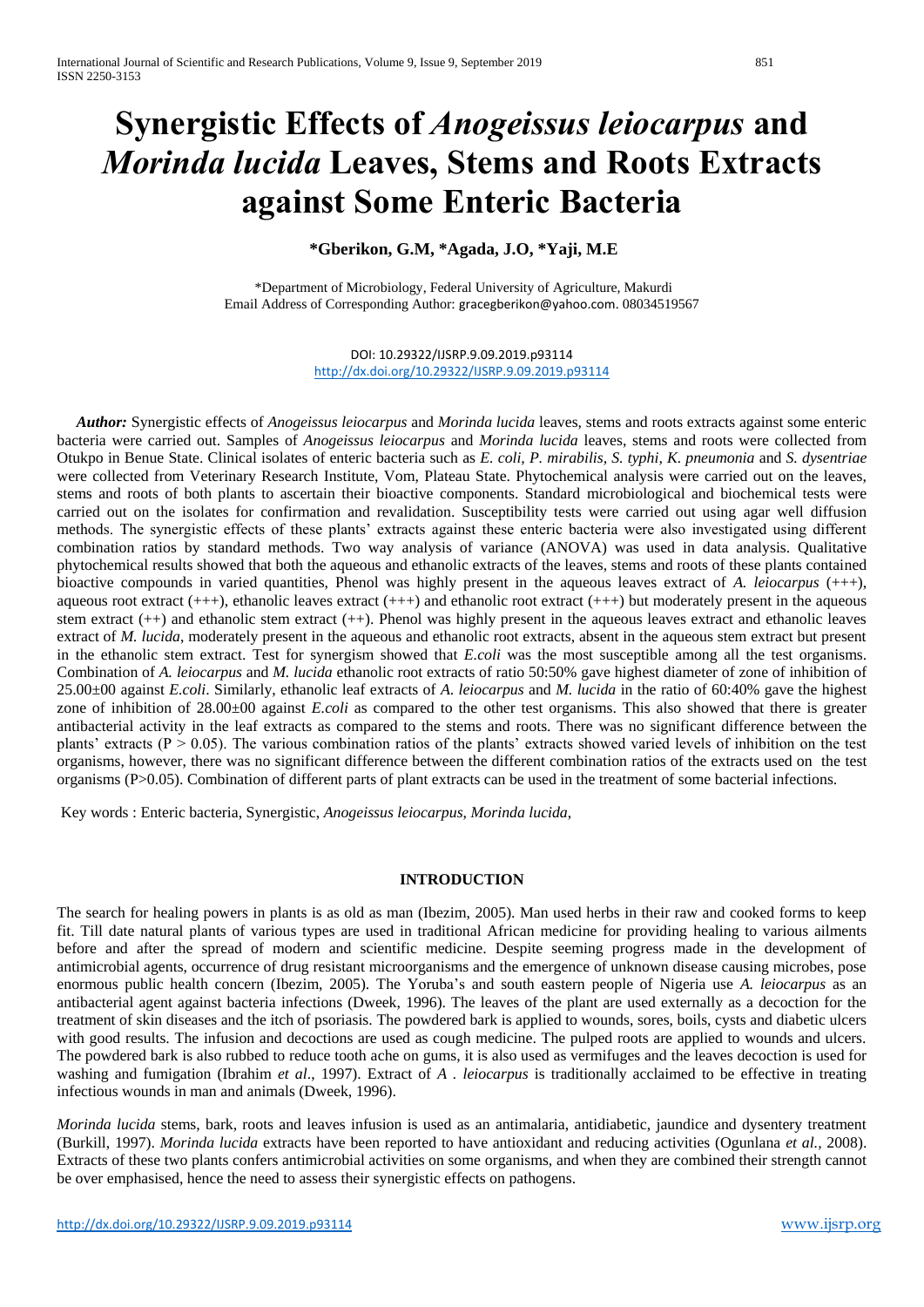# **MATERIALS AND METHODS**

## **Sample Collection**

*Anogeissus leiocarpus* and *Morinda lucida* leaves, stems and roots were obtained from Otukpo, Benue State.The plants leaves were authenticated by a Botanist in the Department of Botany, Federal University of Agriculture Makurdi. The various plant leaves, stems and roots were dried at room temperature 30<sup>0</sup>C for two weeks and were pulverised into powder. They were packed into sterile containers and labelled appropriately. Clinical isolates of these enteric bacteria *(Escherichia coli, Salmonella typhi, Shigella dysentria, Klebsiella pneumoniae* and *Proteus mirabilis*) were obtained from Veterinary Research Institute Vom, Plateau State. Microbiological and biochemical tests were carried out on the various isolates for confirmation.

## **Extraction Method**

The extraction of the powdered form of the plant materials, were carried out using ethanol and distilled water as extracting solvents. The cold maceration extraction method of Cowan (1999) was used. Fifty grams of powdered samples of plant leaves, stems and roots were weighed and dissolved in 1000ml of the extracting solvent inside a 2 litre conical flask and covered with parafilm (Ogunjobi and Nndozie, 2004). The flasks were shaken vigorously at 30 minutes interval and left to stand for 24 hours at room temperature. The resultant mixture was then filtered with Whatman's No. 4 filter paper and cotton wool to remove particles of plant sample. The clear solution obtained was distilled at 65°C under low pressure on a steam bath. The semi solid concentrations of the extracts were then collected in sterile pre-weighed screw capped bottles and labelled accordingly (Ogunjobi *et al.,* 2007). The extracts were stored at 4°C until when needed.

## **Preliminary Qualitative Phytochemical Analysis**

Preliminary qualitative phytochemical analysis like flavonoids, phenols, alkaloids, tannins, ferric chloride, saponins, steroids, phytosterols, and cardiac glycosides were carried out to identify the secondary metabolites present in the various ethanolic and aqueous extracts of leaves stems and roots of the two plants using methods of Soforowa (1993).

## **Preparations of Culture Media**

All the media used for culturing were prepared according to manufacturer's instructions using methods of Cheesbrough (2006).

## **Determination of Antimicrobial Activity**

The agar well diffusion method was used to determine the antimicrobial activity of the plant extracts as described by Adegoke and Adebayo-Tayo (2009). Prior to streaking the plates with bacteria, a cork borer was used to make a well of 5mm diameter into the medium .All plates were inoculated with the test bacterium, a sterile cotton swab was dipped into the suspension, rotated several times, and pressed firmly on the inside wall of the tube above the fluid level to remove excess inocula. The surface of the agar plate was streaked over the entire sterile agar surface rotating the plate to ensure an even distribution of inocula with a final swab around the rim. The plates were allowed to air dry for five minutes. Both plant extracts were not diluted to find the appropriate dilution for its effectiveness because local herbal practitioners do not dilute them before use. Fifty (50) microliter aliquot of each test extract were dispensed into each well after the inoculation of the plates with bacteria. On each plate was a positive control (Tetracycline) while the pure solvent (water / alcohol) was used as negative control. The plates were allowed to stand for one hour for pre-diffusion of extracts to occur and then incubated for 24 hours at 37<sup>o</sup>C. The diameter of zones of inhibition was measured to the nearest millimetre (mm) using a meter rule. Each experiment was done in duplicates and the mean value was taken. The following combination ratios (80:20, 60:40, 50:50, 20:80 and 40:60) of both plant extracts was used to test the synergistic effect of both plant extracts on the enteric bacteria. All plates were incubated at 37<sup>0</sup>C for 24 h and the diameter of the zones of inhibition was measured by calculating the difference between the well (5mm) and the diameters of inhibition as described by Hewitt and Vincent (1989).

## **Determination of Activity Index**

The activity index of the extracts were calculated according to Hewitt and Vincent (1989).

**Activity Index A.** I = 
$$
\frac{\text{Mean of zone of inhibition of extract}}{\text{Zone of inhibition obtained from standard antibiotic drug}}
$$

# **Statistical Analysis**

The results were subjected to two way Analysis of Variance (ANOVA) using Statistical Package for Social Sciences (SPSS) version 20 to determine the level of significance of the various zones of inhibition that were observed.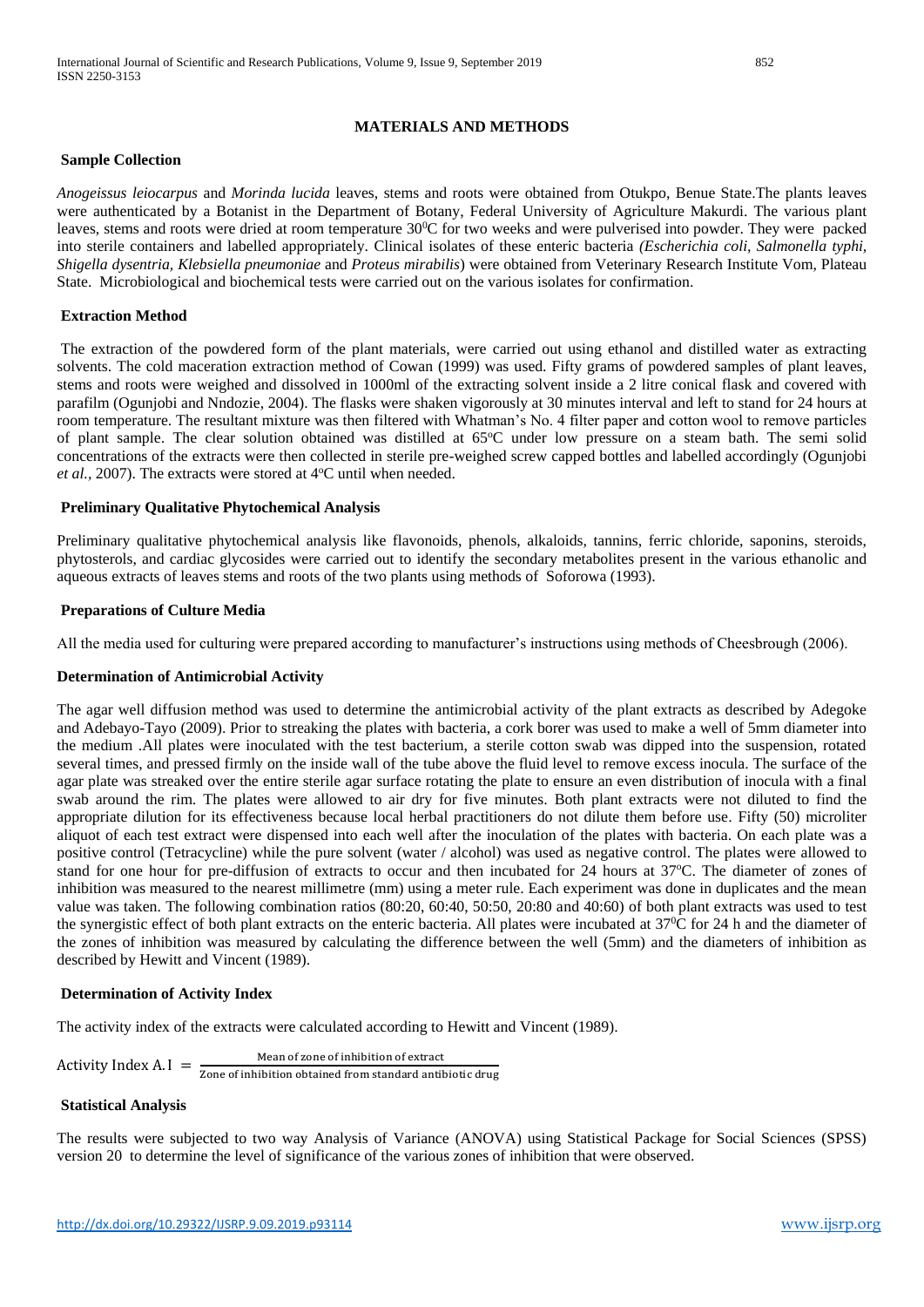# **Table 1: Qualitative Phytochemical Screening of** *Anogeissus leiocarpus*

| <b>PHYTOCHEMICALS</b> | <b>AQUEOUS</b><br><b>LEAVE</b><br><b>EXTRACT</b> | <b>AQUEOUS</b><br><b>STEM</b><br><b>EXTRACT</b> | <b>AQUEOUS</b><br><b>ROOT</b><br><b>EXTRACT</b> | <b>ETHANOLIC</b><br><b>LEAVE</b><br><b>EXTRACT</b> | <b>ETHANOLIC</b><br><b>STEM</b><br><b>EXTRACT</b> | <b>ETHANOLIC</b><br><b>ROOT</b><br><b>EXTRACT</b> |
|-----------------------|--------------------------------------------------|-------------------------------------------------|-------------------------------------------------|----------------------------------------------------|---------------------------------------------------|---------------------------------------------------|
| Phenol                | $+++$                                            | $++$                                            | $+++$                                           | $+++$                                              | $++$                                              | $+++$                                             |
| Alkaloid              | $++$                                             | $+$                                             | $++$                                            | $++$                                               | $+$                                               | $+++$                                             |
| Flavonoid             | $++$                                             | $+$                                             | $+++$                                           | $+++$                                              | $++$                                              | $+++$                                             |
| Tannin                | $^{+}$                                           | $^{+}$                                          | $++$                                            | $^{+}$                                             | $++$                                              | $++$                                              |
| Saponin               | $+++$                                            | $++$                                            | $+++$                                           | $+++$                                              | $++$                                              | $++$                                              |
| Steroid               |                                                  |                                                 |                                                 | $+$                                                |                                                   |                                                   |
| Phytosterol           |                                                  |                                                 |                                                 | $^{+}$                                             |                                                   |                                                   |
| Cardiac glycoside     | $^{+}$                                           |                                                 | $^{+}$                                          |                                                    |                                                   | $^{+}$                                            |

 $Key: + (plus) = present, - (minus) = absent.$ 

# **Table 2: Qualitative Phytochemical Screening of** *Morinda lucida*

| <b>PHYTOCHEMICALS</b> | <b>AQUEOUS</b><br><b>LEAVE</b><br><b>EXTRACT</b> | <b>AQUEOUS</b><br><b>STEM</b><br><b>EXTRACT</b> | <b>AQUEOUS</b><br><b>ROOT</b><br><b>EXTRACT</b> | <b>ETHANOLIC</b><br><b>LEAVE</b><br><b>EXTRACT</b> | <b>ETHANOLIC</b><br><b>STEM</b><br><b>EXTRACT</b> | <b>ETHANOLIC</b><br><b>ROOT</b><br><b>EXTRACT</b> |
|-----------------------|--------------------------------------------------|-------------------------------------------------|-------------------------------------------------|----------------------------------------------------|---------------------------------------------------|---------------------------------------------------|
| Phenol                | $+++$                                            |                                                 | $^{++}$                                         | $+++$                                              | $^{+}$                                            | $++$                                              |
| Alkaloid              | $++$                                             | $++$                                            | $+++$                                           | $+++$                                              | $++$                                              | $+++$                                             |
| Flavonoid             | $++$                                             | $++$                                            | $++$                                            | $++$                                               | $++$                                              | $++$                                              |
| Tannin                | $+$                                              | $++$                                            | $++$                                            | $^{+}$                                             | $+$                                               | $++$                                              |
| Saponin               | $+$                                              |                                                 | $^{+}$                                          | $+$                                                |                                                   | $+$                                               |
| Steroid               | $++$                                             | $+$                                             | $^{+}$                                          | $++$                                               | $+$                                               | $+$                                               |
| Phytosterol           | $^{+}$                                           | $+++$                                           |                                                 | $^{+}$                                             | $+++$                                             |                                                   |
| Cardiac glycoside     | $+$                                              |                                                 | $^+$                                            | $^{+}$                                             | $+$                                               | $+$                                               |

 $Key: + (plus) = present, - (minus) = absent.$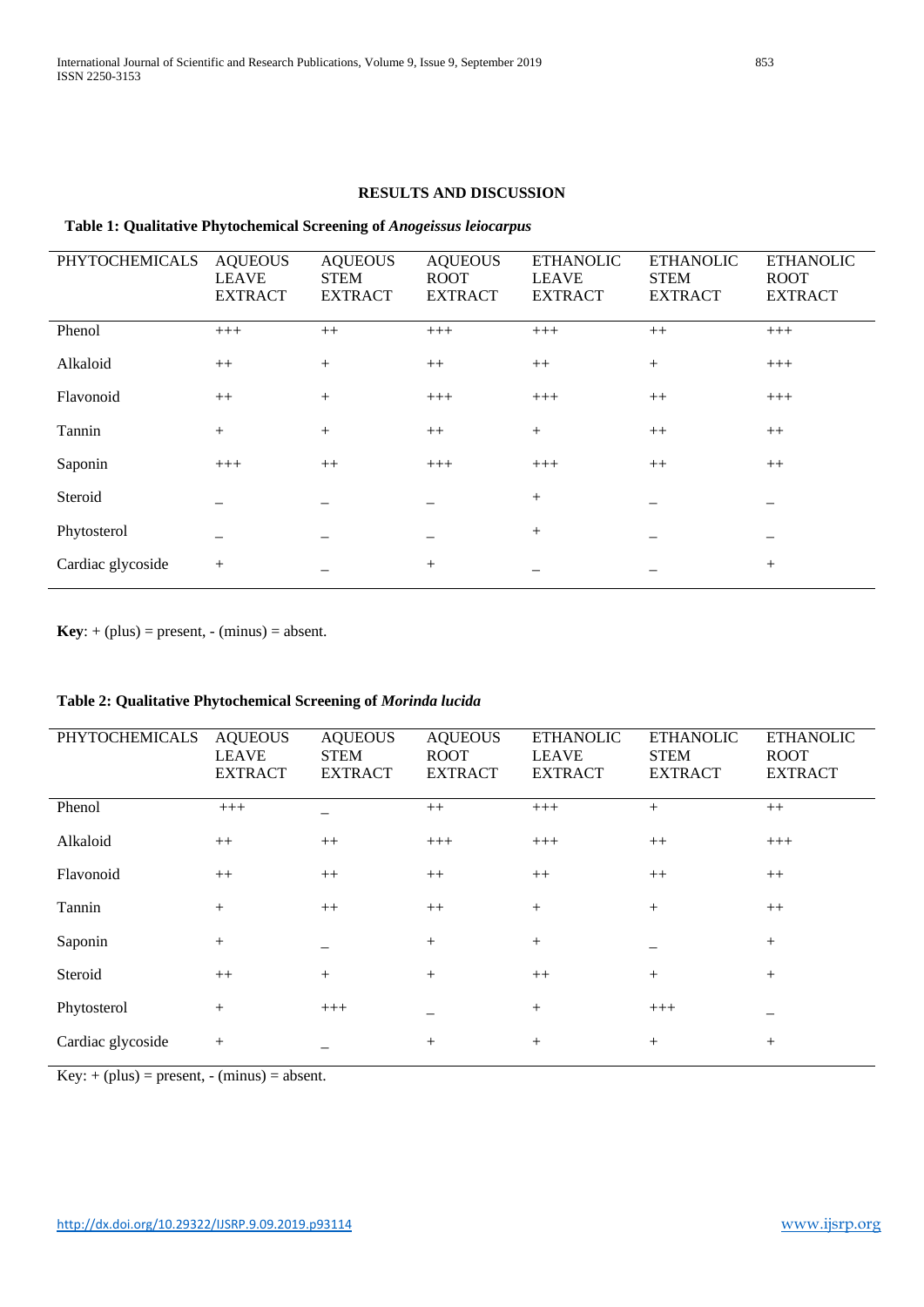# **Table 3: Diameter of Zones of Inhibition of Different Combination Ratios of the Extracts on the Test Organisms (ARAE versus MRAE)**

| <b>EXTRACTS</b>     | E. coli          | P. mirabilis     | S. typhi         | K. pneumoniae    | S. dysentriae    | <b>SD MEAN</b>   |
|---------------------|------------------|------------------|------------------|------------------|------------------|------------------|
| <b>ARAE 80%</b>     |                  |                  |                  |                  |                  |                  |
| <b>MRAE 20%</b>     | $19.00 \pm 0.00$ | $15.00 \pm 0.00$ | $19.00 \pm 0.00$ | $21.00 \pm 0.00$ | $20.00 \pm 0.00$ | $18.80 \pm 2.28$ |
| <b>ARAE 60%</b>     |                  |                  |                  |                  |                  |                  |
| <b>MRAE 40%</b>     | $22.00+0.00$     | $17.00 \pm 0.00$ | $20.00+0.00$     | $18.00 \pm 0.00$ | $19.00 \pm 0.00$ | $19.20 \pm 1.92$ |
| <b>ARAE 50%</b>     |                  |                  |                  |                  |                  |                  |
| <b>MRAE 50%</b>     | $21.00 \pm 0.00$ | $19.00 \pm 0.00$ | $21.00 \pm 0.00$ | $17.00 \pm 0.00$ | $22.00 \pm 0.00$ | $20.00 \pm 2.00$ |
| <b>ARAE 20%</b>     |                  |                  |                  |                  |                  |                  |
| <b>MRAE 80%</b>     | $24.00 \pm 0.00$ | $18.00 \pm 0.00$ | $23.00 \pm 0.00$ | $17.00 \pm 0.00$ | $21.00 \pm 0.00$ | $20.60 \pm 3.05$ |
| <b>ARAE 40%</b>     |                  |                  |                  |                  |                  |                  |
| <b>MRAE 60%</b>     | $23.00 \pm 0.00$ | $20.00 \pm 0.00$ | $22.00 \pm 0.00$ | $19.00 \pm 0.00$ | $20.00 \pm 0.00$ | $20.80 \pm 1.64$ |
| <b>TETRACYCLINE</b> | $13.00+0.00$     | $27.00 \pm 0.00$ | $30.00+0.00$     | $25.00 \pm 0.00$ | $26.00 \pm 0.00$ | $24.60 \pm 6.54$ |
| <b>SD MEAN</b>      | $20.33 \pm 3.98$ | $19.33 \pm 4.13$ | $22.50 \pm 3.94$ | $19.50 \pm 3.08$ | $21.33 \pm 2.50$ | $20.60 \pm 3.54$ |

Organisms: F  $(4, 20) = 0.925$ , P  $> 0.05$ 

Extracts: F  $(5, 20) = 1.627$ , P  $> 0.05$ 

**Key**: ARAE = *Anogeissus leiocarpus* roots aqueous extract, MRAE = *Morinda lucida* roots aqueous extract,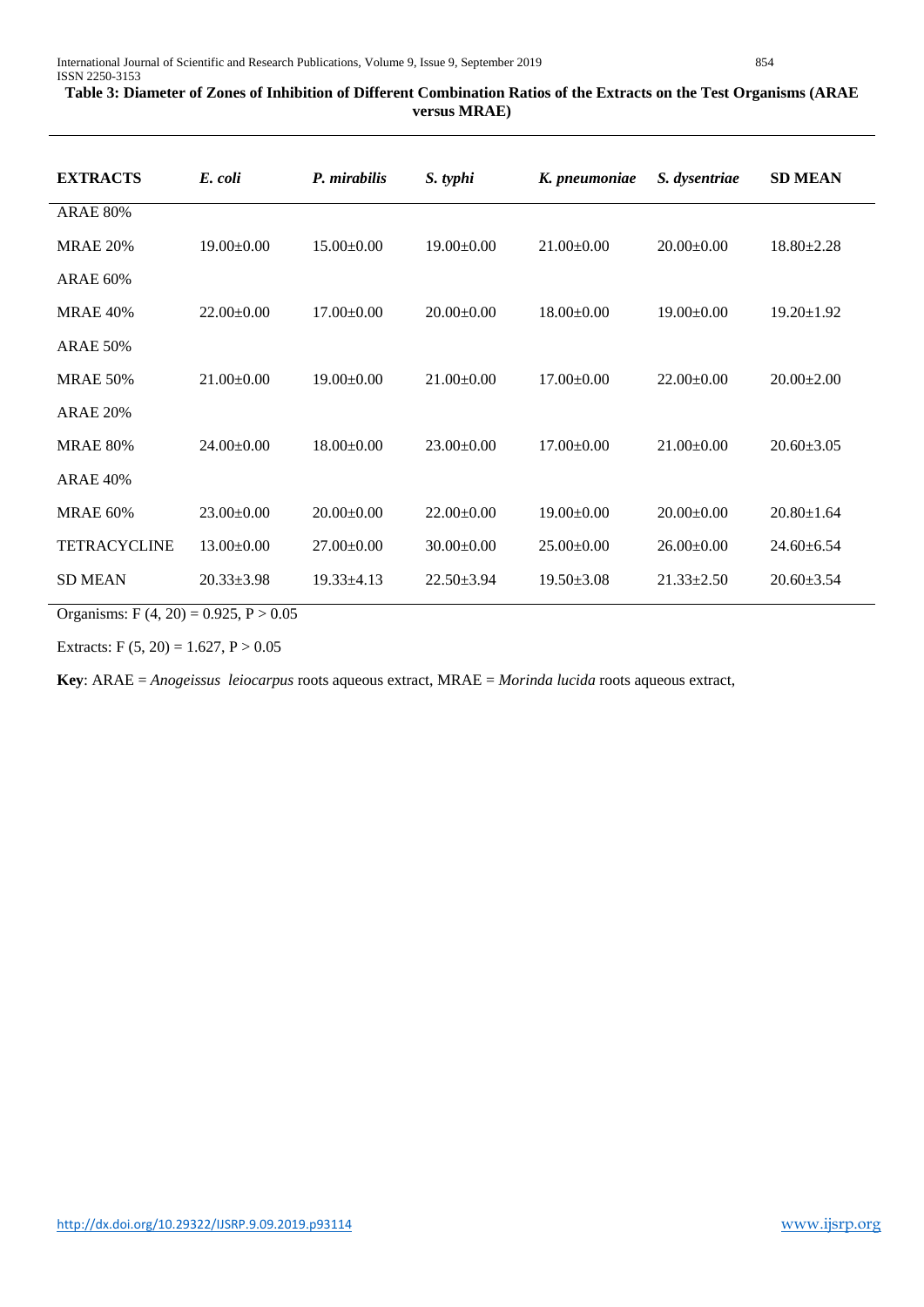# **Table 4: Diameter of Zones of Inhibition of Different Combination Ratios of the Extracts on the Test Organisms (AREE versus MREE)**

| <b>EXTRACTS</b>     | E.coli           | P.mirabilis      | S.typhi          | K.pneumoniae     | S.dysentriae     | <b>SD MEAN</b>   |
|---------------------|------------------|------------------|------------------|------------------|------------------|------------------|
| <b>AREE 80%</b>     |                  |                  |                  |                  |                  |                  |
| <b>MREE 20%</b>     | $22.00 \pm 0.00$ | $20.00 \pm 0.00$ | $22.00 \pm 0.00$ | $17.00 \pm 0.00$ | $21.00 \pm 0.00$ | $20.40 \pm 2.07$ |
| <b>AREE 60%</b>     |                  |                  |                  |                  |                  |                  |
| <b>MREE 40%</b>     | $23.00 \pm 0.00$ | $19.00 \pm 0.00$ | $20.00 \pm 0.00$ | $20.00 \pm 0.00$ | $22.00 \pm 0.00$ | $20.80 \pm 1.64$ |
| <b>AREE 50%</b>     |                  |                  |                  |                  |                  |                  |
| <b>MREE 50%</b>     | $25.00 \pm 0.00$ | $18.00 \pm 0.00$ | $20.00 \pm 0.00$ | $18.00 \pm 0.00$ | $19.00 \pm 0.00$ | $20.00 \pm 2.92$ |
| <b>AREE 20%</b>     |                  |                  |                  |                  |                  |                  |
| <b>MREE 80%</b>     | $24.00 \pm 0.00$ | $16.00 \pm 0.00$ | $19.00 \pm 0.00$ | $14.00 \pm 0.00$ | $20.00 \pm 0.00$ | $18.60 \pm 3.85$ |
| <b>AREE 40%</b>     |                  |                  |                  |                  |                  |                  |
| <b>MREE 60%</b>     | $20.00 \pm 0.00$ | $15.00 \pm 0.00$ | $19.00 \pm 0.00$ | $18.00 \pm 0.00$ | $21.00\pm0.00$   | $18.60 \pm 2.30$ |
| <b>TETRACYCLINE</b> | $13.00 \pm 0.00$ | $27.00 \pm 0.00$ | $30.00 \pm 0.00$ | $25.00 \pm 0.00$ | $26.00 \pm 0.00$ | $24.20 \pm 6.54$ |
| <b>SD MEAN</b>      | $21.17\pm4.36$   | $19.17 \pm 4.26$ | $21.67 \pm 4.23$ | $18.67 \pm 3.67$ | $21.50 \pm 2.43$ | $20.43 \pm 3.80$ |

Organisms: F  $(4, 20) = 0.895$ , P  $> 0.05$ 

Extracts: F  $(5, 20) = 1.598$ , P  $> 0.05$ 

**Key**:AREE = *Anogeissus leiocarpus* roots ethanolic extract, MREE = *Morinda lucida* roots ethanolic extract.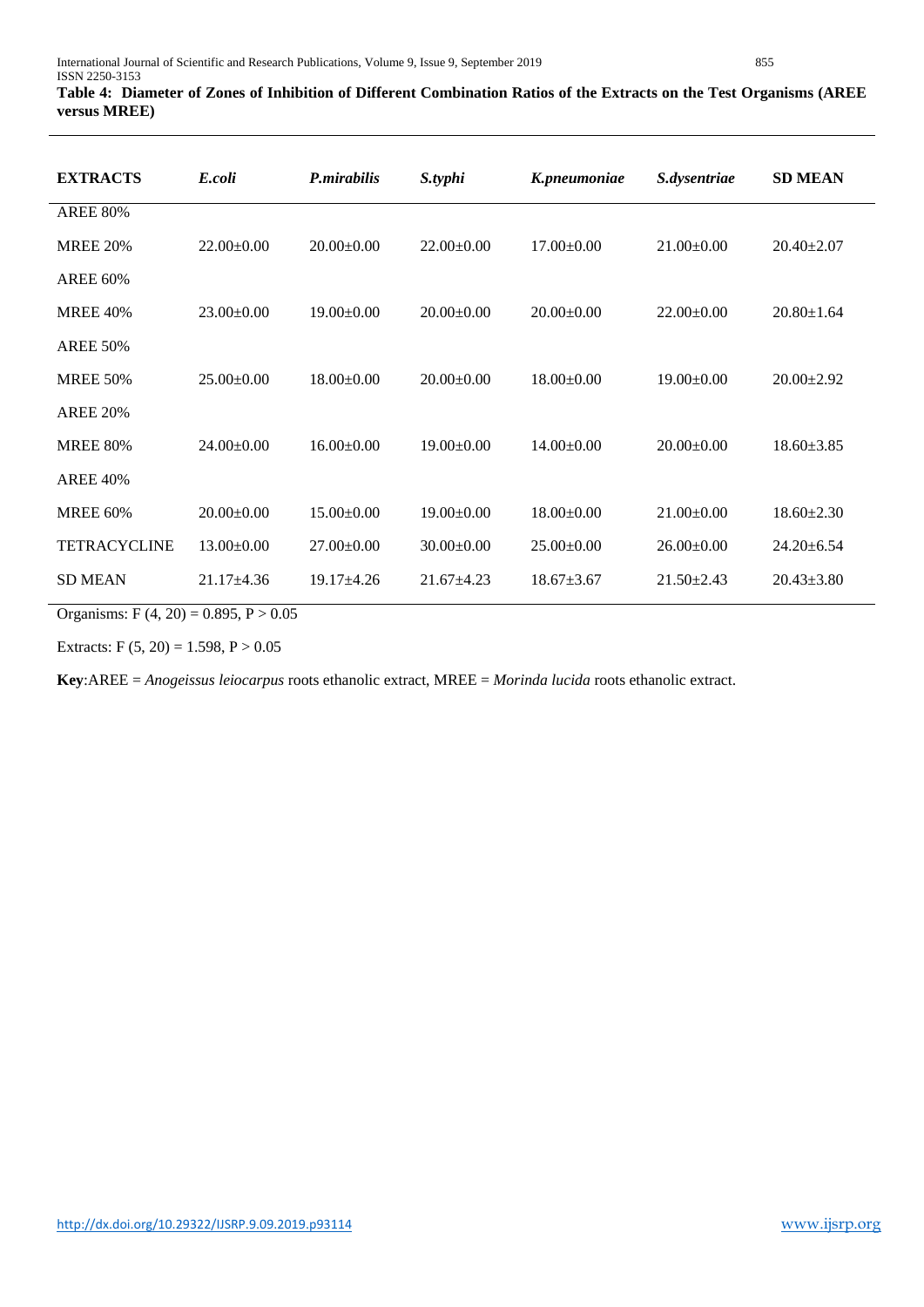# **Table 5: Diameter of Zones of Inhibition of Different combination Ratios on the Test Organisms (ASEE versus MSEE)**

| <b>EXTRACTS</b>     | E.coli           | P.mirabilis      | S.typhi          | K.pneumoniae     | S.dysentriae     | <b>SD MEAN</b>   |
|---------------------|------------------|------------------|------------------|------------------|------------------|------------------|
| <b>ASEE 80%</b>     |                  |                  |                  |                  |                  |                  |
| <b>MSEE 20%</b>     | $21.00 \pm 0.00$ | $19.00 \pm 0.00$ | $21.00 \pm 0.00$ | $18.00 \pm 0.00$ | $23.00 \pm 0.00$ | $20.40 \pm 1.95$ |
| <b>ASEE 60%</b>     |                  |                  |                  |                  |                  |                  |
| <b>MSEE 40%</b>     | $18.00 \pm 0.00$ | $22.00 \pm 0.00$ | $20.00 \pm 0.00$ | $16.00 \pm 0.00$ | $22.00 \pm 0.00$ | $19.60 \pm 2.61$ |
| <b>ASEE 50%</b>     |                  |                  |                  |                  |                  |                  |
| <b>MSEE 50%</b>     | $19.00 \pm 0.00$ | $19.00 \pm 0.00$ | $19.00 \pm 0.00$ | $15.00 \pm 0.00$ | $20.00 \pm 0.00$ | $18.40 \pm 1.95$ |
| <b>ASEE 20%</b>     |                  |                  |                  |                  |                  |                  |
| <b>MSEE 80%</b>     | $20.00 \pm 0.00$ | $25.00+0.00$     | $17.00 \pm 0.00$ | $20.00 \pm 0.00$ | $19.00 \pm 0.00$ | $20.20 \pm 2.95$ |
| <b>ASEE 40%</b>     |                  |                  |                  |                  |                  |                  |
| <b>MSEE 60%</b>     | $22.00 \pm 0.00$ | $18.00 \pm 0.00$ | $19.00 \pm 0.00$ | $19.00 \pm 0.00$ | $20.00 \pm 0.00$ | $19.60 \pm 1.51$ |
| <b>TETRACYCLINE</b> | $13.00 \pm 0.00$ | $27.00 \pm 0.00$ | $30.00 \pm 0.00$ | $25.00 \pm 0.00$ | $26.00\pm0.00$   | $24.20 \pm 6.54$ |
| <b>SD MEAN</b>      | $18.83 \pm 3.19$ | $21.67 \pm 3.67$ | $21.00\pm4.60$   | $18.83 \pm 3.55$ | $21.67 \pm 2.58$ | $20.40 \pm 3.58$ |

Organisms: F  $(4, 20) = 1.148$ , P  $> 0.05$ 

Extracts:  $F(5, 20) = 1.784, P > 0.05$ 

**Key**: ASEE = *Anogeissus leiocarpus* stems ethanolic extract, MSEE = *Morinda lucida* stems ethanolic extract.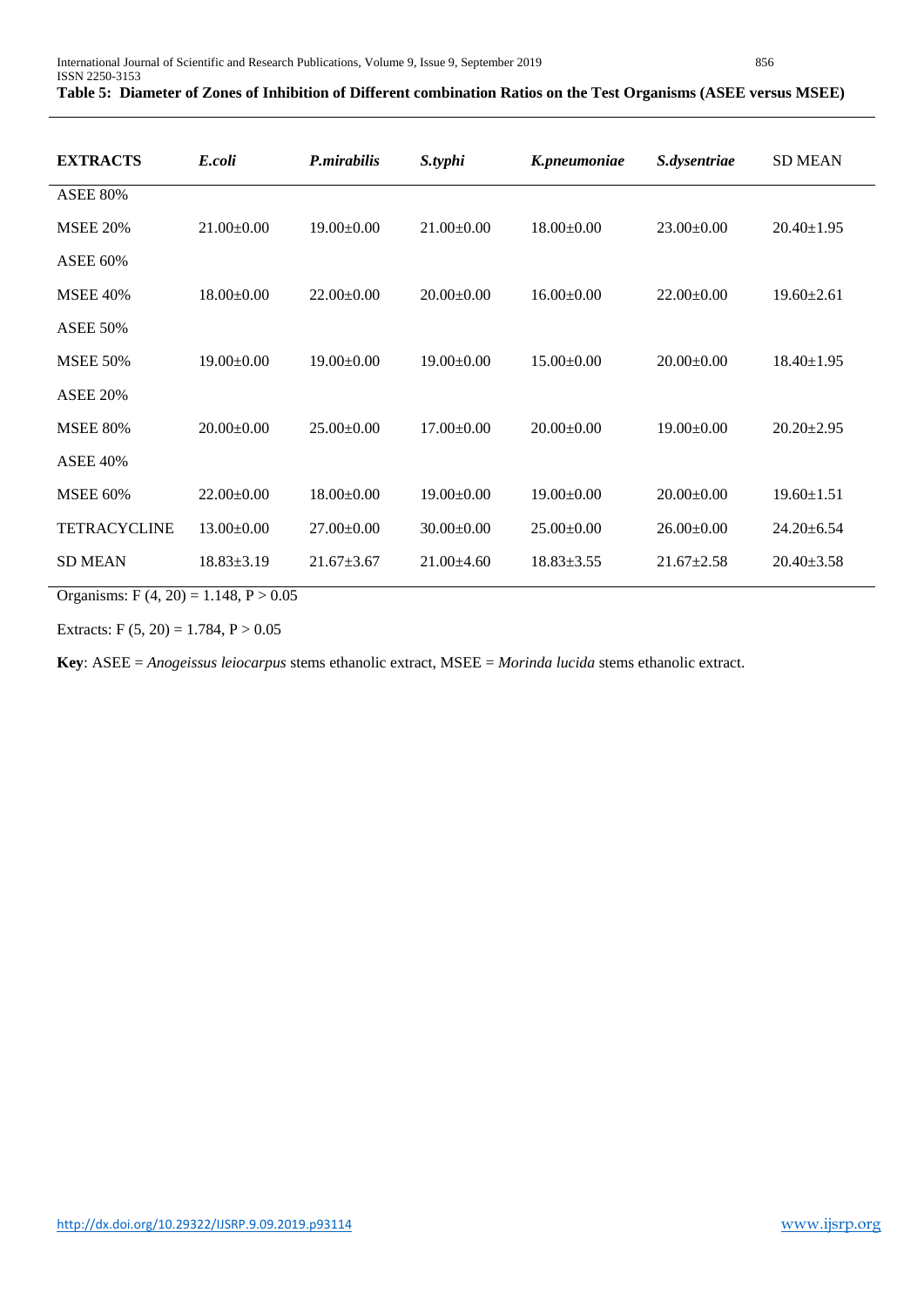| <b>EXTRACTS</b>     | E. coli          | P. mirabilis     | S. typhi         | K. pneumoniae    | S. dysentriae    | <b>SD MEAN</b>   |
|---------------------|------------------|------------------|------------------|------------------|------------------|------------------|
| <b>ALEE 80%</b>     |                  |                  |                  |                  |                  |                  |
| MLEE20%             | $26.00 \pm 0.00$ | $16.00 \pm 0.00$ | $20.00 \pm 0.00$ | $20.00 \pm 0.00$ | $21.00 \pm 0.00$ | $20.60 \pm 3.58$ |
| <b>ALEE 60%</b>     |                  |                  |                  |                  |                  |                  |
| <b>MLEE 40%</b>     | $28.00 \pm 0.00$ | $17.00 \pm 0.00$ | $19.00 \pm 0.00$ | $18.00 \pm 0.00$ | $20.00 \pm 0.00$ | $20.40 \pm 4.39$ |
| <b>ALEE 50%</b>     |                  |                  |                  |                  |                  |                  |
| <b>MLEE 50%</b>     | $26.00 \pm 0.00$ | $20.00 \pm 0.00$ | $22.00 \pm 0.00$ | $16.00 \pm 0.00$ | $20.00 \pm 0.00$ | $20.80 \pm 3.63$ |
| <b>ALEE 20%</b>     |                  |                  |                  |                  |                  |                  |
| <b>MLEE 80%</b>     | $25.00+0.00$     | $17.00 \pm 0.00$ | $20.00 \pm 0.00$ | $16.00+0.00$     | $21.00 \pm 0.00$ | $19.80 \pm 3.56$ |
| <b>ALEE 40%</b>     |                  |                  |                  |                  |                  |                  |
| <b>MLEE 60%</b>     | $25.00 \pm 0.00$ | $15.00 \pm 0.00$ | $21.00 \pm 0.00$ | $12.00 \pm 0.00$ | $19.00 \pm 0.00$ | $18.40 \pm 5.08$ |
| <b>TETRACYCLINE</b> | $13.00 \pm 0.00$ | $27.00 \pm 0.00$ | $30.00 \pm 0.00$ | $25.00 \pm 0.00$ | $26.00\pm0.00$   | $24.20 \pm 6.54$ |
| <b>SD MEAN</b>      | $23.83 \pm 5.42$ | $18.67 + 4.41$   | $22.00 \pm 4.05$ | $17.83 \pm 4.40$ | $21.17 \pm 2.48$ | $20.70 \pm 4.54$ |

Organisms: F  $(4, 20) = 1.998$ , P  $> 0.05$ 

Extracts:  $F(5, 20) = 1.021, P > 0.05$ 

**Key**: ALEE = *Anogeissus leiocarpus* leaves ethanolic extract, MLEE = *Morinda lucida* leaves ethanolic extract

| Table 7: Diameter of Zones of Inhibition of Different Combination Ratios of the Extracts on the Test Organisms (ALAE |  |
|----------------------------------------------------------------------------------------------------------------------|--|
| versus MLAE)                                                                                                         |  |
|                                                                                                                      |  |

| <b>EXTRACTS</b>  | E. coli          | P. mirabilis     | S. typhi         | K. pneumoniae    | S. dysentriae    | <b>SD MEAN</b>   |
|------------------|------------------|------------------|------------------|------------------|------------------|------------------|
| <b>ALAE 80%</b>  |                  |                  |                  |                  |                  |                  |
| <b>MLAE 20 %</b> | $27.00 \pm 0.00$ | $18.00 \pm 0.00$ | $22.00 \pm 0.00$ | $20.00 \pm 0.00$ | $21.00 \pm 0.00$ | $21.60 \pm 3.36$ |
| <b>ALAE 60%</b>  |                  |                  |                  |                  |                  |                  |
| <b>MLAE 40%</b>  | $27.00 \pm 0.00$ | $14.00 \pm 0.00$ | $20.00 \pm 0.00$ | $15.00 \pm 0.00$ | $22.00 \pm 0.00$ | $19.60 \pm 5.32$ |
| <b>ALAE 50%</b>  |                  |                  |                  |                  |                  |                  |
| <b>MLAE 50%</b>  | $25.00 \pm 0.00$ | $15.00 \pm 0.00$ | $21.00 \pm 0.00$ | $15.00 \pm 0.00$ | $20.00 \pm 0.00$ | $19.20 \pm 4.27$ |
| <b>ALAE 20%</b>  |                  |                  |                  |                  |                  |                  |
| <b>MLAE 80%</b>  | $23.00 \pm 0.00$ | $18.00 \pm 0.00$ | $22.00 \pm 0.00$ | $14.00 \pm 0.00$ | $21.00 \pm 0.00$ | $19.60 \pm 3.65$ |
| <b>ALAE 40%</b>  |                  |                  |                  |                  |                  |                  |
| <b>MLAE 60%</b>  | $27.00 \pm 0.00$ | $17.00 \pm 0.00$ | $23.00 \pm 0.00$ | $18.00 \pm 0.00$ | $24.00 \pm 0.00$ | $21.00 \pm 4.21$ |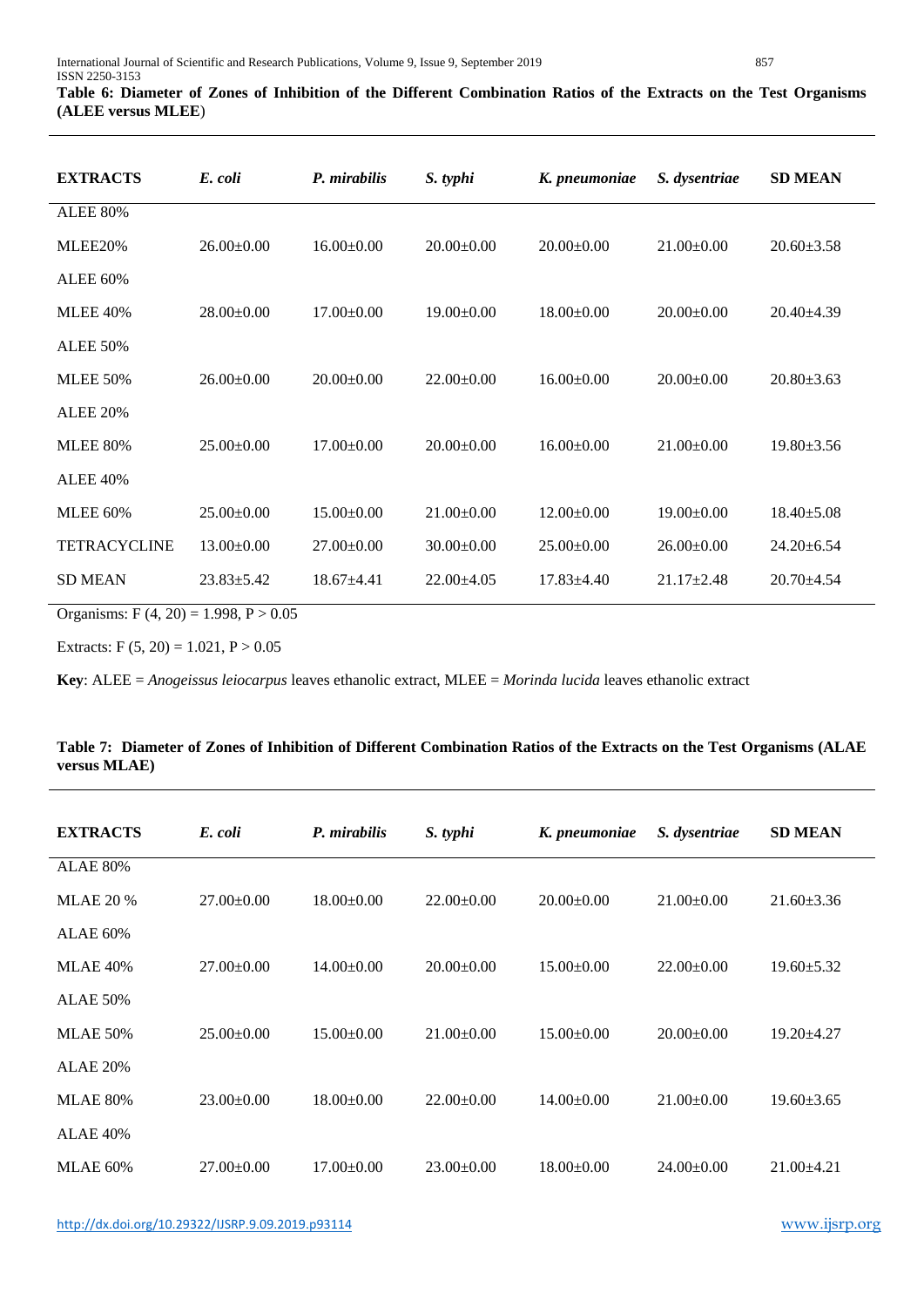| International Journal of Scientific and Research Publications, Volume 9, Issue 9, September 2019<br>ISSN 2250-3153 |                |                  |                  |                  |                | 858              |
|--------------------------------------------------------------------------------------------------------------------|----------------|------------------|------------------|------------------|----------------|------------------|
| <b>TETRACYCLINE</b>                                                                                                | $13.00 + 0.00$ | $27.00 \pm 0.00$ | $30.00 \pm 0.00$ | $25.00 \pm 0.00$ | $26.00\pm0.00$ | $24.20 \pm 6.54$ |
| <b>SD MEAN</b>                                                                                                     | $23.67 + 5.47$ | $18.17 + 4.62$   | $23.00 \pm 3.58$ | $17.83 + 4.17$   | $22.33+2.25$   | $21.00+4.62$     |

Organisms: F  $(4, 20) = 2.728$ , P < 0.05

Extracts: F  $(5, 20) = 1.081$ , P  $> 0.05$ 

**Key:** ALAE = *Anogeissus leiocarpus* leaves aqueous extracts, MLAE = *Morinda lucida* leaves aqueous extract.

# **Table 8: Diameter of Zones of Inhibition of Different Combination Ratios of the Extracts on the Test Organisms (ASAE versus MSAE)**

| <b>EXTRACTS</b>     | E. coli          | P. mirabilis     | S. typhi         | K. pneumoniae    | S. dysentriae    | <b>SD MEAN</b>   |
|---------------------|------------------|------------------|------------------|------------------|------------------|------------------|
| <b>ASAE 80%</b>     |                  |                  |                  |                  |                  |                  |
| <b>MSAE 20%</b>     | $19.00 \pm 0.00$ | $17.00 \pm 0.00$ | $20.00 \pm 0.00$ | $15.00 \pm 0.00$ | $19.00 \pm 0.00$ | $18.00 \pm 2.00$ |
| <b>ASAE 60%</b>     |                  |                  |                  |                  |                  |                  |
| <b>MSAE 40%</b>     | $13.00 \pm 0.00$ | $18.00 \pm 0.00$ | $20.00 \pm 0.00$ | $16.00 \pm 0.00$ | $16.00 \pm 0.00$ | $16.60 \pm 2.61$ |
| <b>ASAE 50%</b>     |                  |                  |                  |                  |                  |                  |
| <b>MSAE 50%</b>     | $17.00 \pm 0.00$ | $18.00 \pm 0.00$ | $22.00 \pm 0.00$ | $16.00\pm0.00$   | $20.00 \pm 0.00$ | $18.60 \pm 2.41$ |
| <b>ASAE 20%</b>     |                  |                  |                  |                  |                  |                  |
| <b>MSAE 80%</b>     | $15.00 \pm 0.00$ | $20.00 \pm 0.00$ | $21.00 \pm 0.00$ | $19.00 \pm 0.00$ | $19.00 \pm 0.00$ | $18.80 \pm 2.28$ |
| <b>ASAE 40%</b>     |                  |                  |                  |                  |                  |                  |
| <b>MSAE 60%</b>     | $18.00 \pm 0.00$ | $17.00 \pm 0.00$ | $20.00 \pm 0.00$ | $17.00 \pm 0.00$ | $18.00 \pm 0.00$ | $18.00 \pm 1.23$ |
| <b>TETRACYCLINE</b> | $13.00 \pm 0.00$ | $27.00 \pm 0.00$ | $30.00 \pm 0.00$ | $25.00 \pm 0.00$ | $26.00 \pm 0.00$ | $24.20 \pm 6.54$ |
| <b>SD MEAN</b>      | $15.83 \pm 2.56$ | $19.50 \pm 3.83$ | $22.17 \pm 3.92$ | $18.00 \pm 3.69$ | $19.67 \pm 3.39$ | $19.03 \pm 3.89$ |

Organisms: F  $(4, 20) = 4.885, P < 0.01$ 

Extracts:  $F(5, 20) = 5.241, P < 0.01$ 

**Key**: ASAE = *Anogeissus leiocarpus* stems aqueous extract, MSAE = *Morinda lucida* stems aqueous extract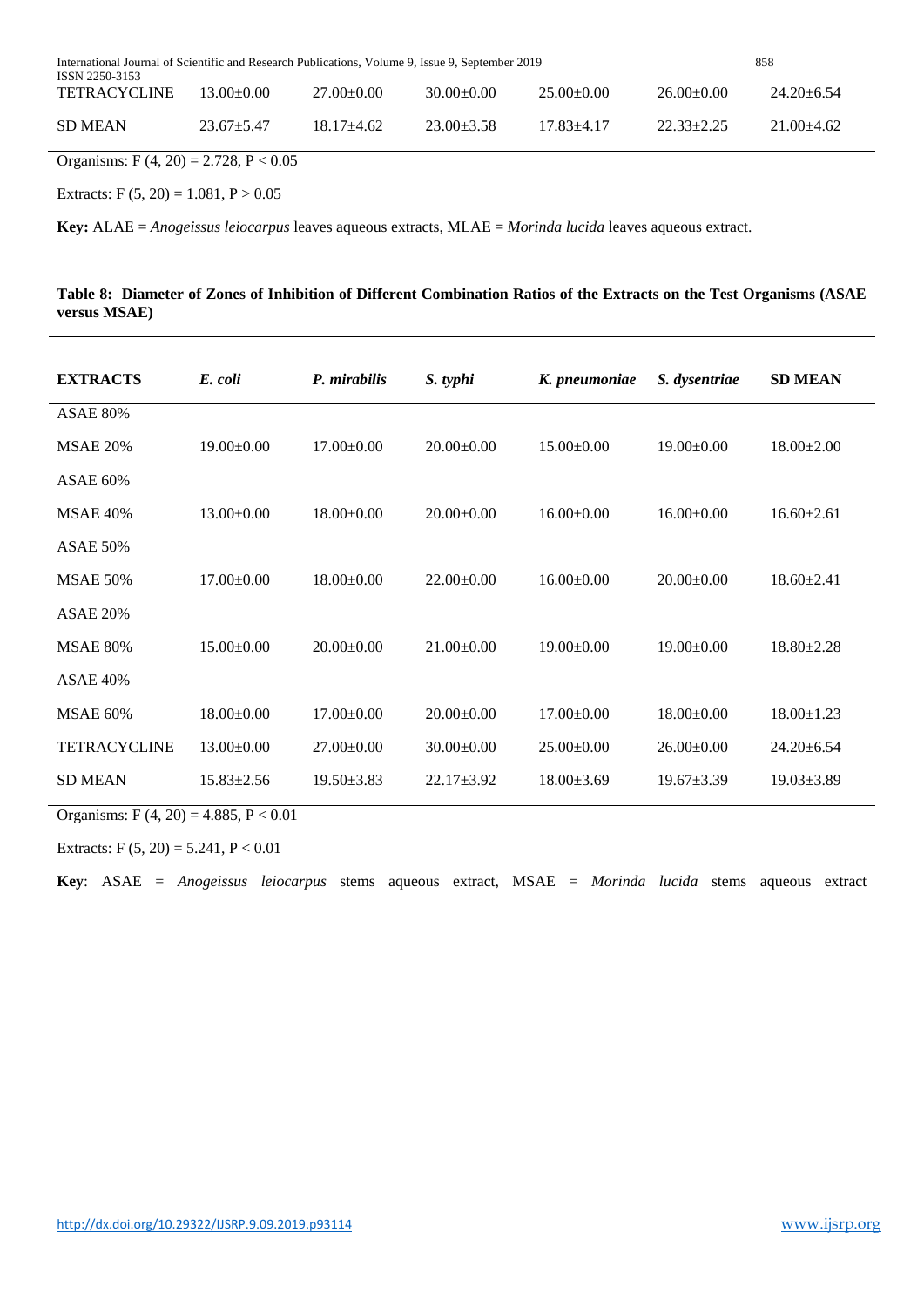#### **DISCUSION**

Aqueous and ethanolic, leaf, stem and root extracts of *Anogeissus leiocarpus* and *Morinda lucida* contained bioactive compounds (Phenol, Alkaloid, Flavonoid, Tannin, Saponin, Steroid, Phytosterol and Cardiac glycoside). The phytochemicals were present in the extracts in various quantities (Tables 1 and 2). Antimicrobial studies indicated that both the aqueous and ethanol extracts of the plants parts inhibited the growth of the microbes but at varied levels.

Phenol was highly present in both plants leaves aqueous and ethanolic extracts, this account for the high zones of inhibition exhibited by the extracts of the leaves of both plants on the test enteric bacteria. This is in agreement with the findings of Arnold *et al*. (2011) that natural phenolic compounds have varying antimicrobial activities against enteric pathogens as it contains major antibacterial components and have great potential to be used as natural antimicrobials and food preservatives. *Morinda lucida* leaf aqueous extract (MLAE) has a zone of inhibition of 13.00±0.00 against *Escherichia coli* while *Anogeissus leiocarpus* leaf aqueous extract (ALAE) has a zone of inhibition of 21.00±0.00 against *E. coli* but the combination of both extracts in the ratio of 20:80 respectively has a zone of inhibition of 27.00±0.00 against *E.coli*, this agrees with the findings of Hewitt and Vincent (1989) that synergistic effect of plant extract is more effective against some bacteria. These findings are in coherence with the study reported earlier on synergistic activity of six different plants against pathogenic bacteria by Arnold *et al*. (2011). Ogunjobi *et al*. (2007) reported that the ethanolic leave extract of some medicinal plants showed least activity against Methicilin Resistant *Staphylococcus aureus* (MRSA) when used individually. Whereas the combination of these plant extracts exerted higher activity against MRSA.

#### **Conclusion**

It was concluded from findings of this study that both aqueous and ethanolic extracts of *Anogeissus leiocarpus* and *Morinda lucida* leaves stems and roots has antimicrobial activities on enteric pathogens. Higher zones of inhibitions were obtained when the extracts were combined. Therefore combination of *Anogeissus leiocarpus* and *Morinda lucida* extracts for synergistic effects is encouraged for effective treatment

# **REFERENCES**

Adegoke, A. A. and Adebayo-tayo, B. C. (2009). Antibacterial activity and phytochemical analysis of leaf extracts of *Lasienthera africanum. African Journal of Biotechnology* 8 (1) 77-80

Arnold, S.R., Thomka, S.S., Philips, M., Kristie, J.J. and Morgan, O.J. (2011). Emergence of

*Klebsiella pneumonia carbagenemase-producing bacteria. Southern medical journal,* 

 *104(l):40-4*.

Burkill, H. M. (1997). The Useful Plants of West Tropical Africa, 2nd edition,.

Cheesebrough, M. (2000). District Laboratory Practice in Tropical Countries. 4<sup>th</sup> edition.

Cambridge university press, United Kingdom. Pp. 108-112.

Cowan, M.M. (1999). Antimicrobial Activity. Clinical Microbiology Reviews. 12 (4) 564-

582.

Duke, J.A. and Wain, K.K. (1981). Agriculture Research Service, Beltsville, Maryland.

Dweek A.A. (1996). Plant for Africa, part 2 http://www.dweek data.co.uk/published papers.

Hewitt, W. and Vincent, S. (1989). In: Theory and application of microbiological assay. Academic Press, San Diego, p. 39.

Ibezim, E.G. (2005). Microbial resistance to antibiotics. *African Journal of Biotechnology,* 4(13):1606-1611.